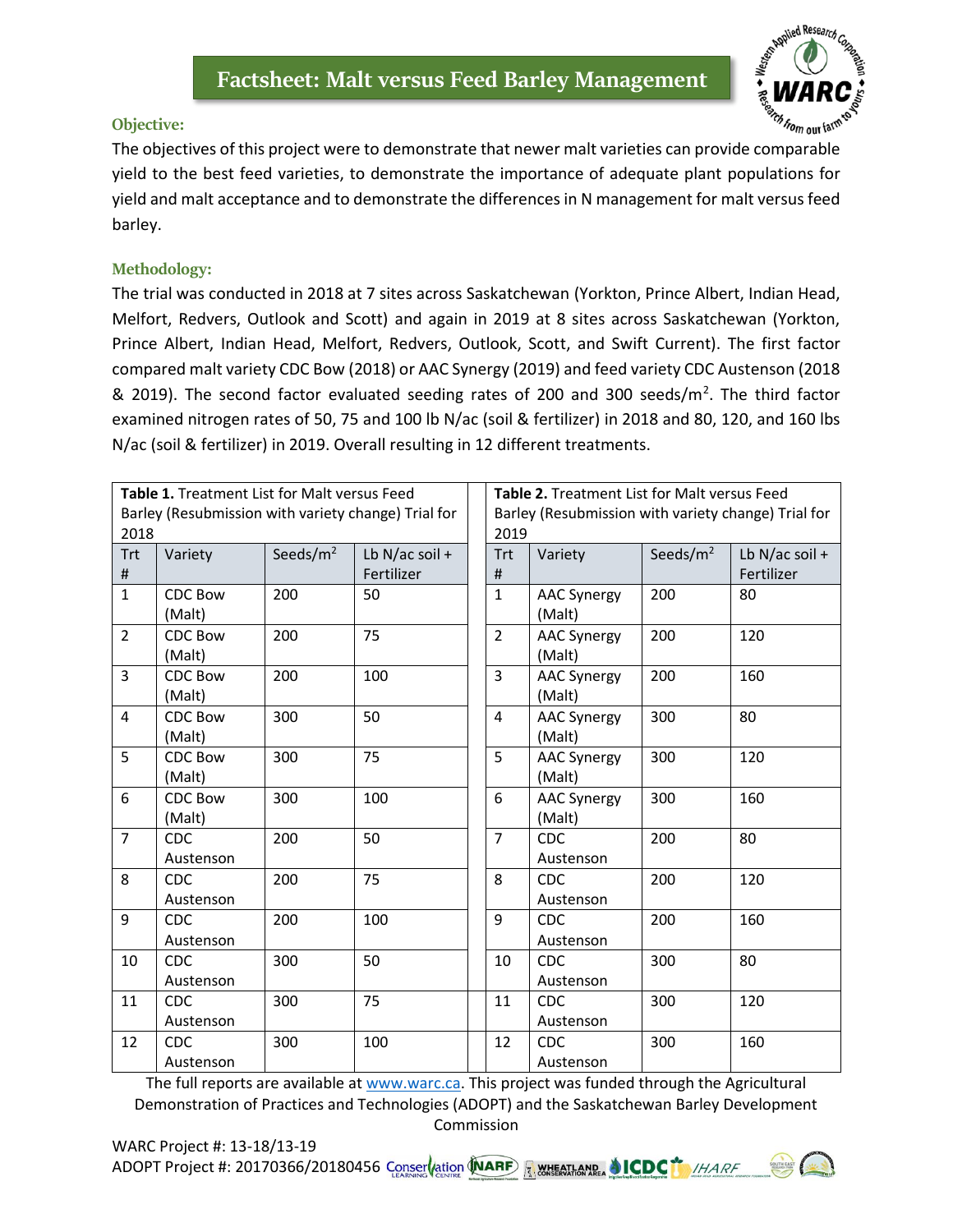**Key Findings:**

- In 2018, increasing seeding rate increased inter-plant competition for moisture and reduced yield at the dryland sites since precipitation was well below average. Increasing seeding rate only resulted in more yield at Outlook as it was irrigated.
- In 2019, increasing seeding rate significantly increased plant emergence at all locations.
- In 2018, CDC Austenson was 8% higher yielding than CDC Bow when averaged over treatments and location. However, the yield difference between varieties varied from as low as 1.9% at Prince Albert to as high as 11% at Redvers.
- In 2019, increasing seeding rate did not increase yield. When averaged across location, there was little yield difference (0.16%) between the varieties.
- In 2018, increasing nitrogen significantly increased protein. For most sites, protein stayed below the maximum limit even with the highest nitrogen rate of 100 lb N/ac. The exception to this was at Scott where acceptable protein levels for malt were exceeded even with 50 lb N/ac.
- In 2018, when averaged over location, increasing seeding rate was observed to decrease thousand kernel weight. However, it did not decrease kernel plumpness which is of more concern to malsters. No other quality parameters were influenced by seeding rate.
- In 2019, increasing seeding rate did not decrease protein or improve any quality factors for malt barley. Increasing rates of N did increase protein and tended to decrease % plump.
- In 2019, the most economic level of N for Scott was 155 lb/ac for malt (AAC Synergy) and 123 lb/ac for feed (CDC Austenson). At Melfort, the most economic rate of N for feed was 116 lb/ac, while the most economic rate for malt was questionable as the response curve was linear, meaning that the rate of return was the same for every pound of added N, which is not likely. At Yorkton, rates of N tested did not go high enough to determine the most economic rate for either variety, meaning the economic rate of N was above 160 lbs/ac. At Swift Current, Prince Albert, and Outlook, even the lowest rate of N (80 lbs/ac) produced protein levels above 12.5%, which is not acceptable for malt. Furthermore, these sites along with Indian Head and Redvers showed yields for both malt and feed were unresponsive to increasing levels of N. Thus, indicating the most economic level of N at Swift Current, Prince Albert, Outlook, Indian Head and Redvers was somewhere below 80 lb/ac for both AAC Synergy (malt) and CDC Austenson (feed).

The full reports are available at [www.warc.ca.](http://www.warc.ca/) This project was funded through the Agricultural Demonstration of Practices and Technologies (ADOPT) and the Saskatchewan Barley Development Commission